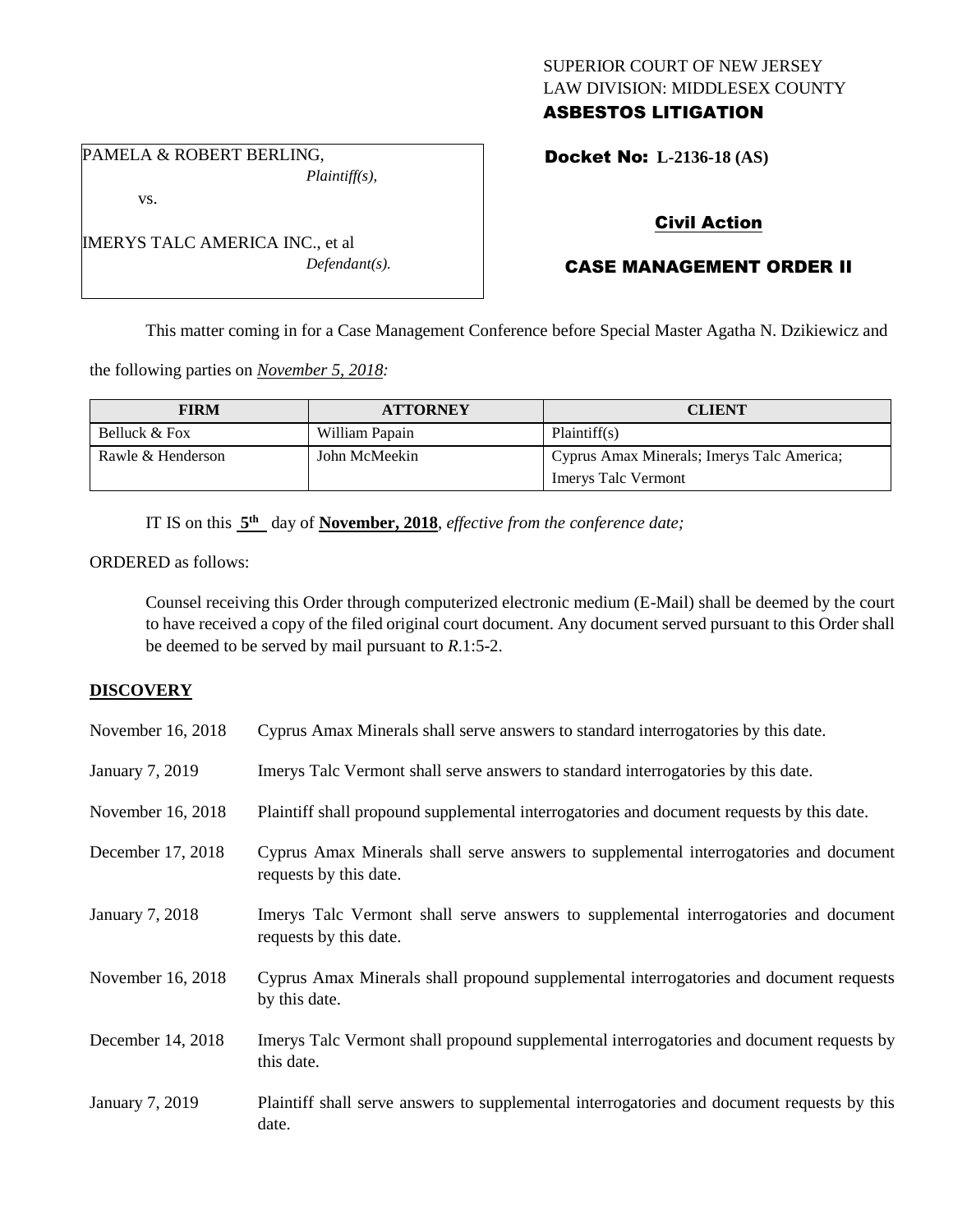- December 7, 2018 Cyprus Amax Minerals and Imerys Talc Vermont shall advise plaintiff's counsel whether they wish to re-depose plaintiffs by this date. February 15, 2019 Fact discovery, including depositions, shall be completed by this date. Plaintiff's counsel shall contact the Special Master within one week of this deadline if all fact discovery is not completed.
- February 15, 2019 Depositions of corporate representatives shall be completed by this date.

### **EARLY SETTLEMENT**

February 15, 2019 Settlement demands shall be served on all counsel and the Special Master by this date.

## **SUMMARY JUDGMENT MOTION PRACTICE**

- February 15, 2019 Plaintiff's counsel shall advise, in writing, of intent not to oppose motions by this date.
- March 1, 2019 Summary judgment motions shall be filed no later than this date.
- March 29, 2019 Last return date for summary judgment motions.

### **MEDICAL DEFENSE**

- December 7, 2018 Plaintiff shall serve medical expert reports by this date.
- December 7, 2018 Upon request by defense counsel, plaintiff is to arrange for the transfer of pathology specimens and x-rays, if any, by this date.
- February 15, 2019 Defendants shall identify its medical experts and serve medical reports, if any, by this date. In addition, defendants shall notify plaintiff's counsel (as well as all counsel of record) of a joinder in an expert medical defense by this date.

#### **LIABILITY EXPERT REPORTS**

- February 15, 2019 Plaintiff shall identify its liability experts and serve liability expert reports or a certified expert statement by this date or waive any opportunity to rely on liability expert testimony.
- March 22, 2019 Defendants shall identify its liability experts and serve liability expert reports, if any, by this date or waive any opportunity to rely on liability expert testimony.

#### **ECONOMIST EXPERT REPORTS**

- December 7, 2018 Plaintiff shall identify its expert economists and serve expert economist report(s), if any, by this date or waive any opportunity to rely on economic expert testimony.
- February 15, 2019 Defendants shall identify its expert economists and serve expert economist report(s), if any, by this date or waive any opportunity to rely on economic expert testimony.

#### **EXPERT DEPOSITIONS**

April 12, 2019 Expert depositions shall be completed by this date. To the extent that plaintiff and defendant generic experts have been deposed before, the parties seeking that deposition in this case must

 $\_$  ,  $\_$  ,  $\_$  ,  $\_$  ,  $\_$  ,  $\_$  ,  $\_$  ,  $\_$  ,  $\_$  ,  $\_$  ,  $\_$  ,  $\_$  ,  $\_$  ,  $\_$  ,  $\_$  ,  $\_$  ,  $\_$  ,  $\_$  ,  $\_$  ,  $\_$  ,  $\_$  ,  $\_$  ,  $\_$  ,  $\_$  ,  $\_$  ,  $\_$  ,  $\_$  ,  $\_$  ,  $\_$  ,  $\_$  ,  $\_$  ,  $\_$  ,  $\_$  ,  $\_$  ,  $\_$  ,  $\_$  ,  $\_$  ,